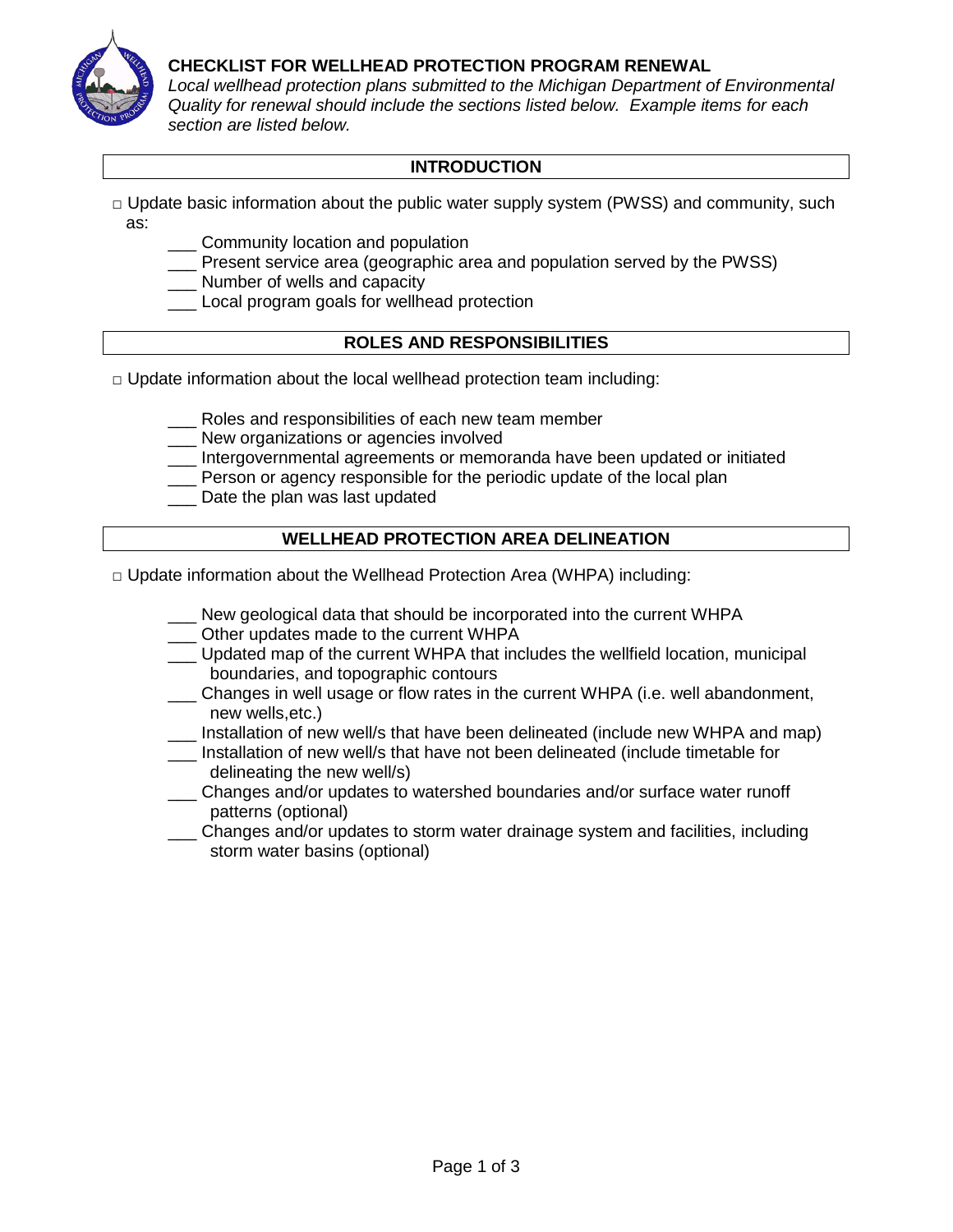# **CONTAMINANT SOURCE INVENTORY**

**□** Update information about the Contaminant Source Inventory, including:

- Date that the Contaminant Source Inventory was last updated
- \_\_\_ Updated map which displays all potential and existing sources of contamination within the WHPA
- **□** Review the following lists to determine if changes have been made within the WHPA.
	- \_\_ Sites of Environmental Contamination (201 sites), Remediation and Redevelopment Division (RRD), MDEQ (Part 201 of Act 451)
		- [\(https://secure1.state.mi.us/FacilitiesInventoryQueries/\)](https://secure1.state.mi.us/FacilitiesInventoryQueries/)
	- \_\_ Underground Storage Tank List, Remediation and Redevelopment Division (RRD), MDEQ (Part 211 of Act 451) [\(http://www.deq.state.mi.us/sid-web/UST\\_Search.aspx\)](http://www.deq.state.mi.us/sid-web/UST_Search.aspx)
	- \_\_ Leaking Underground Storage Tank Sites, Remediation and Redevelopment Division (RRD), MDEQ (Part 213 of Act 451) [\(http://www.deq.state.mi.us/sid](http://www.deq.state.mi.us/sid-web/UST_Search.aspx)[web/UST\\_Search.aspx\)](http://www.deq.state.mi.us/sid-web/UST_Search.aspx)
	- \_\_ Oil & Gas Contamination Sites, Office of Oil, Gas, and Minerals (OOGM), MDEQ (Act 61) [\(http://ww2.deq.state.mi.us/GeoWebFace/\)](http://ww2.deq.state.mi.us/GeoWebFace/)
	- \_\_ Hazardous Waste Generators, Office of Waste Management and Radiological Protection (OWMRP), MDEQ (Part 111 of Act 451) [\(http://www.deq.state.mi.us/wdspi/\)](http://www.deq.state.mi.us/wdspi/)
	- \_\_ Groundwater Discharge Permits, Groundwater Permits Unit, Water Resources Division (WRD), MDEQ (517) 284-5570 (Part 31 of Act 451)
	- \_\_ Landfill/Solid Waste Disposal Site List, Office of Waste Management and Radiological Protection (OWMRP), MDEQ (Part 115 of Act 451) [\(http://www.deq.state.mi.us/wdspi/\)](http://www.deq.state.mi.us/wdspi/)
	- \_\_ Federal National Priorities List; EPA, Region 5 (CERCLA & Superfund) [\(http://www.epa.gov/superfund/sites/npl/index.htm\)](http://www.epa.gov/superfund/sites/npl/index.htm)
	- Federal permits for Class V wells (Underground Injection Control Program) [Optional]
	- $\Box$  Other sites of concern
	- \_\_ Environmental Mapper<http://www.mcgi.state.mi.us/environmentalmapper/>

## **MANAGEMENT APPROACHES FOR LOCAL WELLHEAD PROTECTION**

- **□** List the management activities identified in your Wellhead Protection Program Plan:
	- \_\_\_ Abandoned well search and closure program
	- **\_\_\_ Zoning ordinance provisions for wellhead protection**
	- Facility inspections or a hazardous material survey
	- \_\_\_ Disseminated information to businesses
	- **\_\_\_** Environmental Permit Checklist for new business
	- Strategic monitoring within the WHPA
	- \_\_\_ Inter-agency coordination and communication
	- Partnerships or agreements with county or state agencies helping to develop program
	- \_\_\_ Timetable for management program implementation
	- \_\_\_ Other management approaches
- **□** Explain the current implementation status of the management activities listed above
- **□** Describe updates and changes that have been made to the management activities listed above
- **□** Explain other management activities that your community has decided to implement